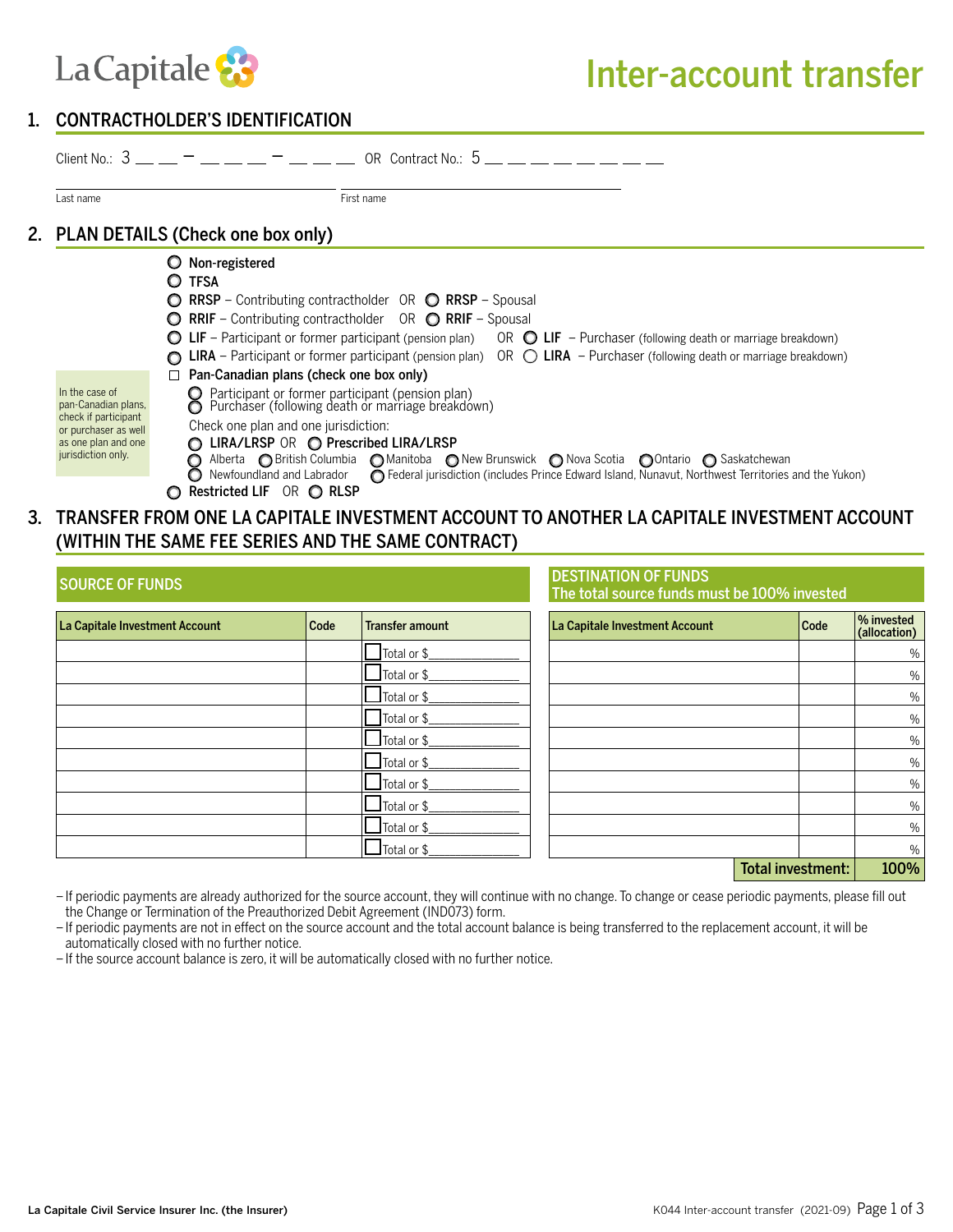# La Capitale &

### 4. TRANSFER OF 10% PENALTY-FREE PORTION TO THE PURCHASE FEE SERIES

 $\bigcirc$  The 10% penalty-free portion of all redemption-fee accounts of plans selected in Section 2 will be transferred to purchase-fee accounts. The investment options for the destination account will be the same as the source account OR

### Complete the following section:

| <b>SOURCE OF FUNDS</b>         |      |                  | <b>DESTINATION OF FUNDS</b><br>The total source funds must be 100% invested |      |                            |
|--------------------------------|------|------------------|-----------------------------------------------------------------------------|------|----------------------------|
| La Capitale Investment Account | Code | % of transfer    | La Capitale Investment Account                                              | Code | % invested<br>(allocation) |
|                                |      | 10% penalty-free |                                                                             |      | $\%$                       |
|                                |      | 10% penalty-free |                                                                             |      | $\%$                       |
|                                |      | 10% penalty-free |                                                                             |      | $\%$                       |
|                                |      | 10% penalty-free |                                                                             |      | $\%$                       |
|                                |      | 10% penalty-free |                                                                             |      | $\%$                       |
|                                |      | 10% penalty-free |                                                                             |      | $\%$                       |
|                                |      | 10% penalty-free |                                                                             |      | $\%$                       |
|                                |      | 10% penalty-free |                                                                             |      | $\%$                       |
|                                |      | 10% penalty-free |                                                                             |      | $\%$                       |
|                                |      | 10% penalty-free |                                                                             |      | $\%$                       |

| Total investment: | 100% |
|-------------------|------|
|-------------------|------|

If periodic payments are already authorized for the source account, they will continue with no change.

## 5. TRANSFER FROM ONE LA CAPITALE ACCOUNT TO ANOTHER LA CAPITALE ACCOUNT

| La Capitale Investment Account            |      |                                    |
|-------------------------------------------|------|------------------------------------|
| Investment name                           | Code | <b>Transfer amount</b>             |
|                                           |      | $\sqrt{\frac{1}{10}}$ Total or \$  |
|                                           |      | Total or $\frac{1}{2}$             |
|                                           |      |                                    |
|                                           |      | $\Box$ Total or \$ $\Box$          |
|                                           |      | $\Box$ Total or \$                 |
|                                           |      | $\frac{1}{\sqrt{10}}$ Total or \$  |
|                                           |      | $\Box$ Total or \$________________ |
|                                           |      | $\Box$ Total or \$ $\Box$          |
|                                           |      | $\Box$ Total or \$ $\Box$          |
|                                           |      | $\Box$ Total or \$ $\Box$          |
| <b>Guaranteed Investment Certificates</b> |      |                                    |

| <b>Guaranteed Investment Certificates</b> |                                        |                                      |  |  |
|-------------------------------------------|----------------------------------------|--------------------------------------|--|--|
| <b>Account No.</b>                        | Maturity or upon receipt               | <b>Transfer amount</b>               |  |  |
|                                           | $\Box$ Maturity or $\Box$ upon receipt | Total or \$                          |  |  |
|                                           | $\Box$ Maturity or $\Box$ upon receipt | $\Box$ Total or \$                   |  |  |
|                                           | $\Box$ Maturity or $\Box$ upon receipt | $\Box$ Total or \$                   |  |  |
|                                           | $\Box$ Maturity or $\Box$ upon receipt | $\blacksquare$ Total or \$           |  |  |
|                                           | $\Box$ Maturity or $\Box$ upon receipt | $\sqrt{\frac{1}{10}}$ Total or \$    |  |  |
| <b>Daily Interest Account</b>             |                                        | $\overline{\phantom{a}}$ Total or \$ |  |  |

You can transfer an investment account into a regular daily interest account ONLY if it deals with a different contract. If not, refer to Section 3.